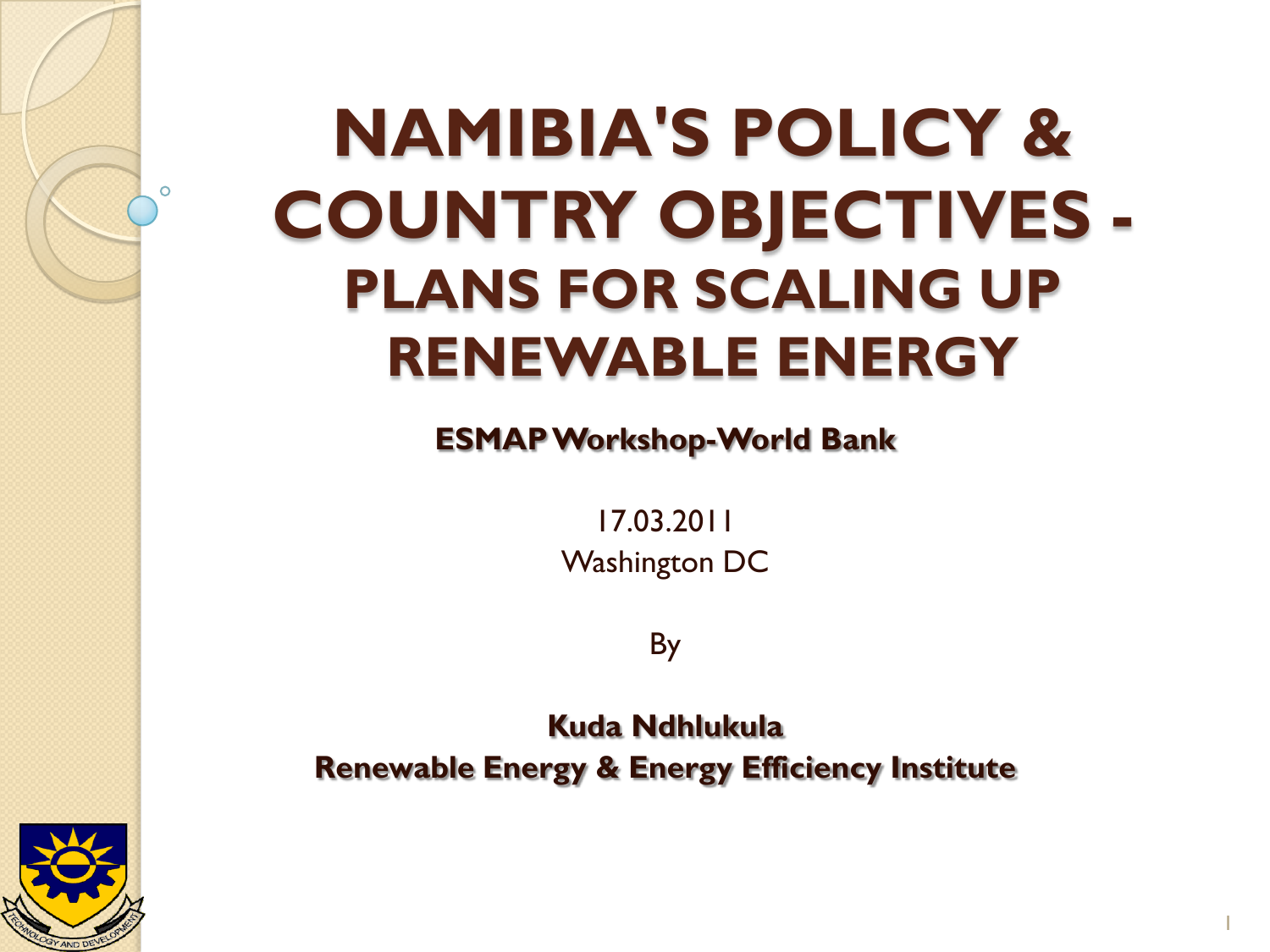### **NAMIBIAN POLICY ON ENERGY**

- Namibian's policy priorities on energy are founded on the White Paper on Energy Policy of 1998.
- Importance of RE & EE in the country's socio-economic development is recognised as providing ;
	- *Sustainability, social upliftment, and*
	- **Security of supply** by virtue of diversification & use of locally available resources.
- There are abundant **wind** , **solar**, & **biomass** resources.
- But, there is **NO** regulatory framework that supports grid based RE.
- Activities underway for grid based RE are:
	- 1. New Energy Regulatory Framework ,
	- 2. Review of White Paper on Energy Policy, and
	- 3. Development of an Integrated Resource Plan.

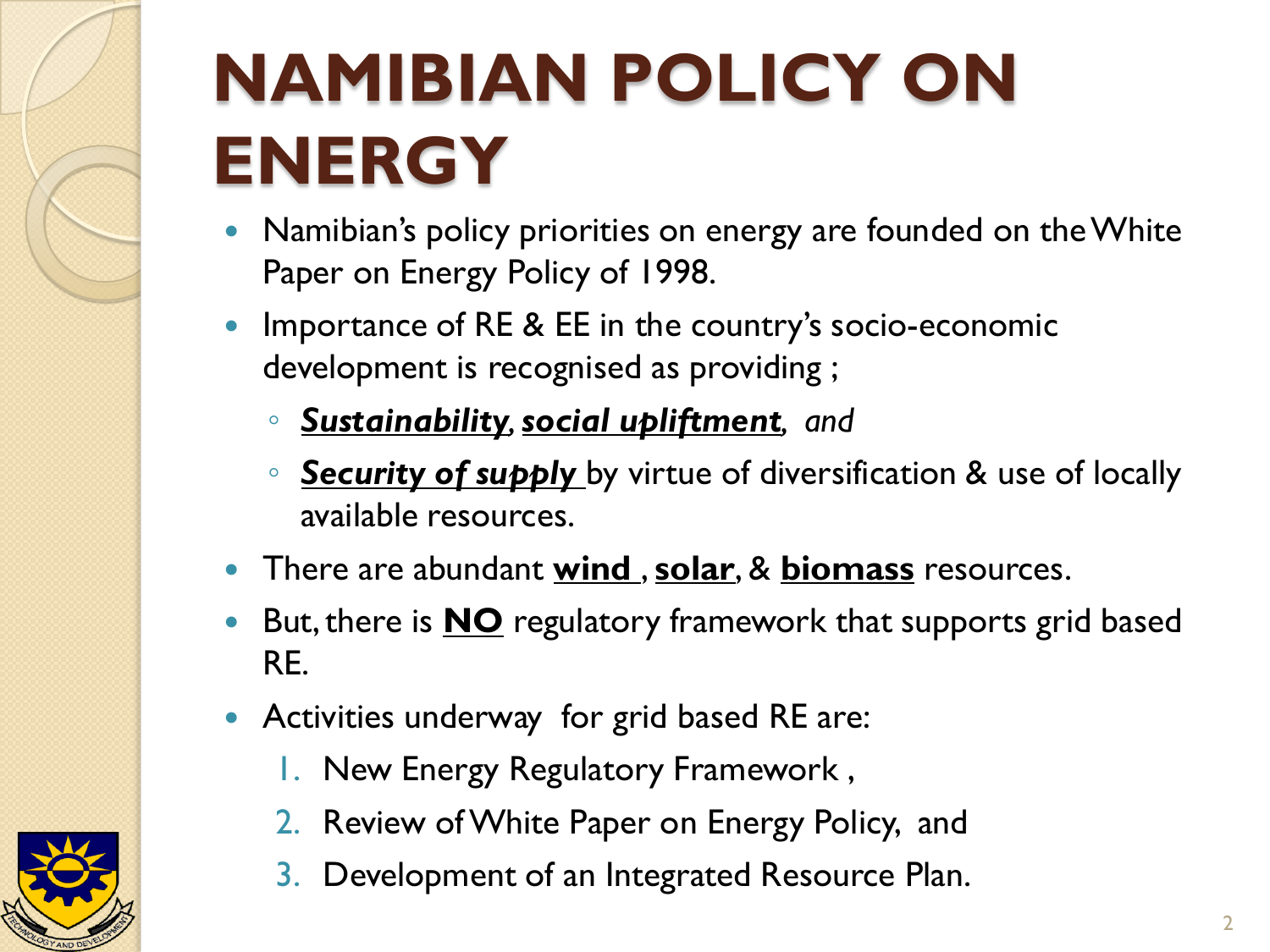# **CSP POWER PROJECT**

- The GEF funded CSP Technology Transfer for Electricity Generation in Namibia (CSPTTNAM) Project focuses on 4 components:
- 1. Establishment of CSP technology industry though smart partnerships with technology providers.
- 2. Creation of a Market Policy Framework for CSP technology through formulation of appropriate policies.
- 3. Creation of a Business Model and Financing Framework for CSP projects.
- 4. Establishment of a 5MW CSP pre-commercial demonstration, technical capacity building plant and provide a working model for a CSP roadmap.

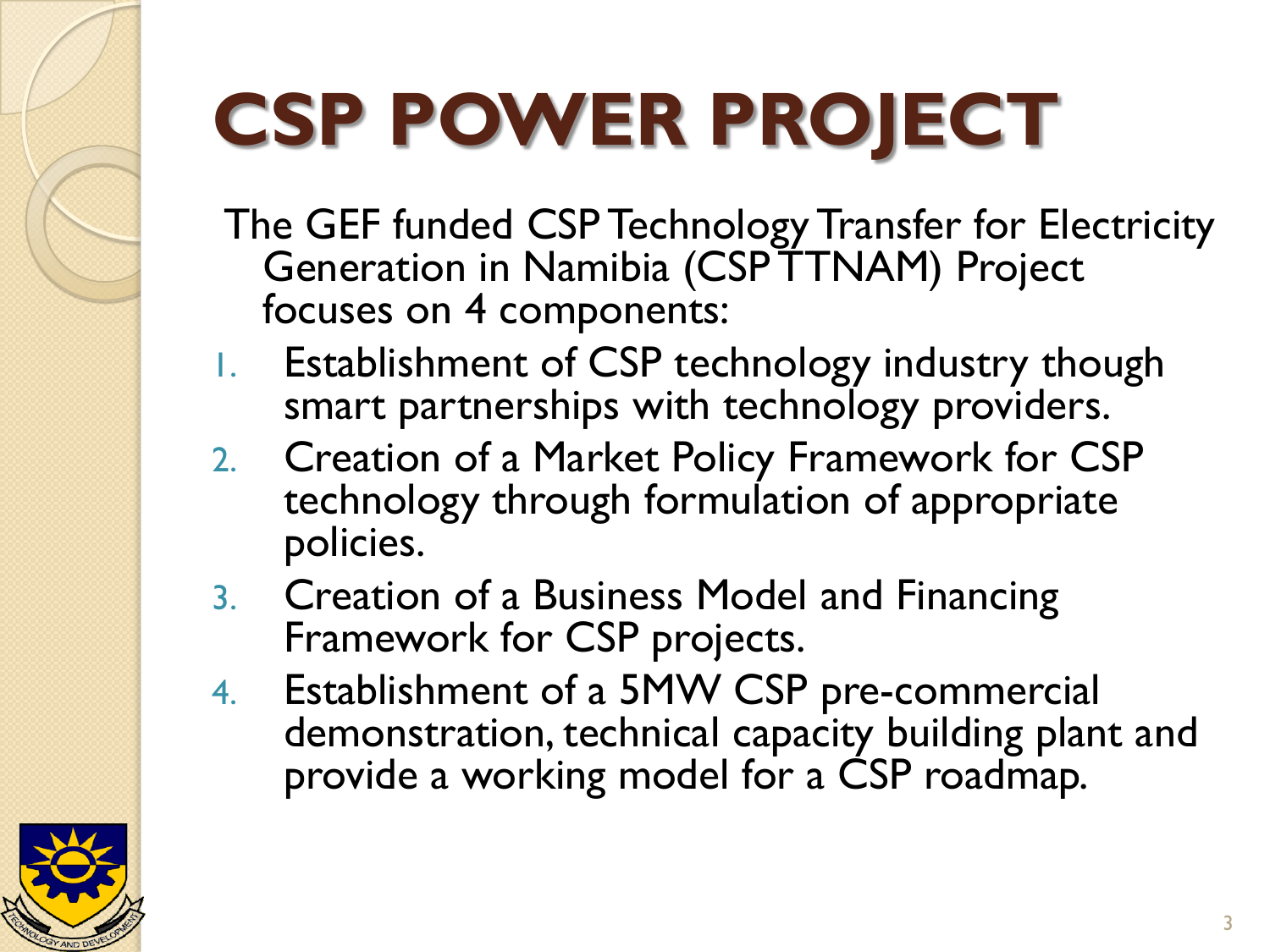## **CSP PROJECT PROCESS**

#### **PRE-FEASIBILITY**

**Funded by Energy & Environment Partnership**

- Solar Energy Resource Assessment
- Technology Transfer Analysis
- Site selection
- Technology Review [Assessment of 5-50MW plant (different firing options will be considered, e.g. solar + biomass)]

#### **PRE-COMMERCIAL PLANT**

**To be funded by GEF & others**

#### • **Four Components:**

- Creation of CSP industry through smart partnership
- Creation of market policy framework
- Development of Business & Financing Model
- Construction of at least a 5MW CSP pre-commercial power plant
- A ProDoc is presently being developed